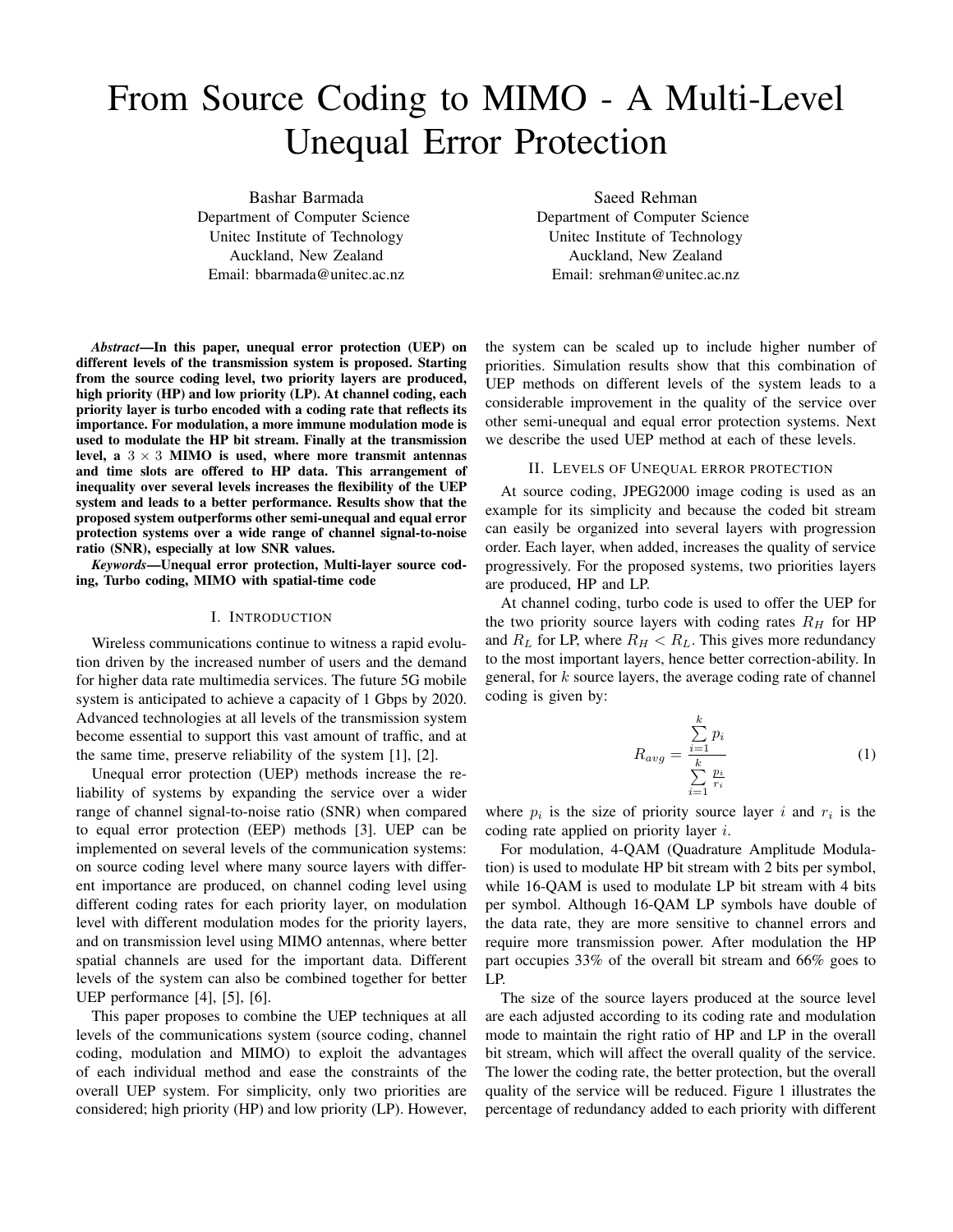

Fig. 1. The added redundancy by channel coding for HP and LP parts for different combinations of  $R_H$  and  $R_L$ . The HP data is modulated with 4-QAM while LP data is modulated with 16-QAM. The corresponding overall error-free PSNR is also shown for these combinations, for image JPEG2000 Lena  $512 \times 512$ .

values of  $(R_H, R_L) = (1/3, 4/5), (1/2, 2/3), (2/3, 3/4)$ . The figure shows also the reduction in the overall service quality for image Lena  $512 \times 512$  coded at source coding ratio 2 bpp and with layer progression order (SNR scalability).

Finally at the transmission level, the proposed system uses  $3\times3$  MIMO antennas with two transmission slots. To achieve UEP more transmit antennas and more time slots are assigned to send the HP symbols. The orthogonal space-time block code (OSTBC) used in the system is based on Alamouti block code [7] and described in equation 2, where  $S_{i,t}$  is the transmit symbol at transmit antenna  $i$  and time slot  $t$  ( $t1$  or  $t2$ ), which can be HP symbol  $(S_{HP,t})$  or LP symbol  $(S_{LP,t})$ . \* is the complex conjugate of the symbol. In this code, the transmitted HP symbols gain a double protection compared to LP symbols.

$$
\begin{pmatrix} S_{1,t1} & S_{1,t2} \\ S_{2,t1} & S_{2,t2} \\ S_{3,t1} & S_{3,t2} \end{pmatrix} = \begin{pmatrix} S_{HP,t1} & -S_{LP,t2}^* \\ S_{LP,t1} & S_{HP,t2}^* \\ S_{HP,t1} & S_{HP,t2}^* \end{pmatrix}
$$
 (2)

The system can be scaled easily to adapt more than three transmit / receive antennas to offer more varieties of UEP using MIMO. The price to pay here is the increase in complexity of the system.

### III. THE COMPLETE MUTLI-LEVEL UEP SYSTEM

Figure 2 shows the block diagram for the overall proposed UEP system with two priorities, where the inequality is offered through the different levels of the system, as described above.

At the receiver, each antenna receives three signals for each time slot, as the proposed system uses three transmit antennas. The signals at the receive antennas are given by equations in 3:

$$
R_{1,t1} = h_{11}S_{HP,t} + h_{21}S_{LP,t1} + h_{31}S_{HP,t1} + n_{1,t1}
$$
  
\n
$$
R_{1,t2} = -h_{11}S_{LP,t2}^{*} + h_{21}S_{HP,t2}^{*} + h_{31}S_{HP,t2}^{*} + n_{1,t2}
$$
  
\n
$$
R_{2,t1} = h_{12}S_{HP,t1} + h_{22}S_{LP,t1} + h_{32}S_{HP,t1} + n_{2,t1}
$$
  
\n
$$
R_{2,t2} = -h_{12}S_{LP,t2}^{*} + h_{22}S_{HP,t2}^{*} + h_{32}S_{HP,t2}^{*} + n_{2,t2}
$$
  
\n
$$
R_{3,t1} = h_{13}S_{HP,t1} + h_{23}S_{LP,t1} + h_{33}S_{HP,t1} + n_{3,t1}
$$
  
\n
$$
R_{3,t2} = -h_{13}S_{LP,t2}^{*} + h_{23}S_{HP,t2}^{*} + h_{33}S_{HP,t2}^{*} + n_{3,t2}
$$
 (3)

where  $R_{i,t}$  is the received signal at antenna i and time slot t.  $h_{i,i}$  is the channel response between transmit antenna j and receive antenna i. All spatial channels are assumed to be independent and identically distributed (i.i.d), and the receiver knows the channel state information.  $n_{i,t}$  is the Gaussian noise for the signal at the receive antenna  $i$  and time slot  $t$ . The signal combiner in figure 2 extracts the HP and LP symbols from the received symbols for both time slots. Since the system uses non-binary QAM modulation, the combiner averages each priority parts together to produce the final received symbols for each priority ( $Z_{HP}$  and  $Z_{LP}$ ), which form the input to the demodulation process, as described in equations 4 and 5.

$$
Z_{HP} = Avg\left(h_{11}^{*}R_{1,t1}, h_{31}^{*}R_{1,t1},\right)
$$

$$
h_{21}R_{1,t2}^{*}, h_{31}R_{1,t2}^{*},
$$

$$
h_{12}^{*}R_{2,t1}, h_{32}^{*}R_{2,t1},
$$

$$
h_{22}R_{2,t2}^{*}, h_{32}R_{2,t2}^{*},
$$

$$
h_{13}^{*}R_{3,t1}, h_{33}^{*}R_{3,t1},
$$

$$
h_{23}R_{3,t2}^{*}, h_{33}R_{3,t2}^{*}\right)
$$
(4)

$$
Z_{LP} = Avg\left(h_{21}^{*}R_{1,t1}, -h_{11}R_{1,t2}^{*}\right),
$$

$$
h_{22}^{*}R_{2,t1}, -h_{12}R_{2,t2}^{*}\right),
$$

$$
h_{23}^{*}R_{3,t1}, -h_{13}R_{3,t2}^{*}\right)
$$
(5)

Figure 3 shows the BER and PSNR performance of the proposed UEP system in Raleigh flat fading channel for the combinations  $(R_H, R_L) = (1/3, 4/5), (1/2, 2/3), (2/3, 3/4).$ It is clear that the combination  $(1/3, 4/5)$  has the best performance for HP, but with the least quality, as its  $R_H$  is the lowest, while is has the worst performance for LP part, as its  $R_L$  is the highest. The difference between its HP and LP protection appears as a flat area in the PSNR performance. The other two combinations have less differences between HP and LP protection, and for that their PSNR performance increases more gradual when the channel SNR increases. Finding the right balance between  $R_H$  and  $R_L$  depends on the application and the quality of the channel that the service is using. For high quality channels it is more suitable to use high channel coding rates as they allow high overall service quality. For error prone channels it is more suitable to use low channel coding rates, as they guarantee the existence of the service with good quality.

The performance of the proposed multi-level UEP system when  $(R_H, R_L) = (1/2, 2/3)$  is compared to other semi-UEP and EEP systems as described in table I. System A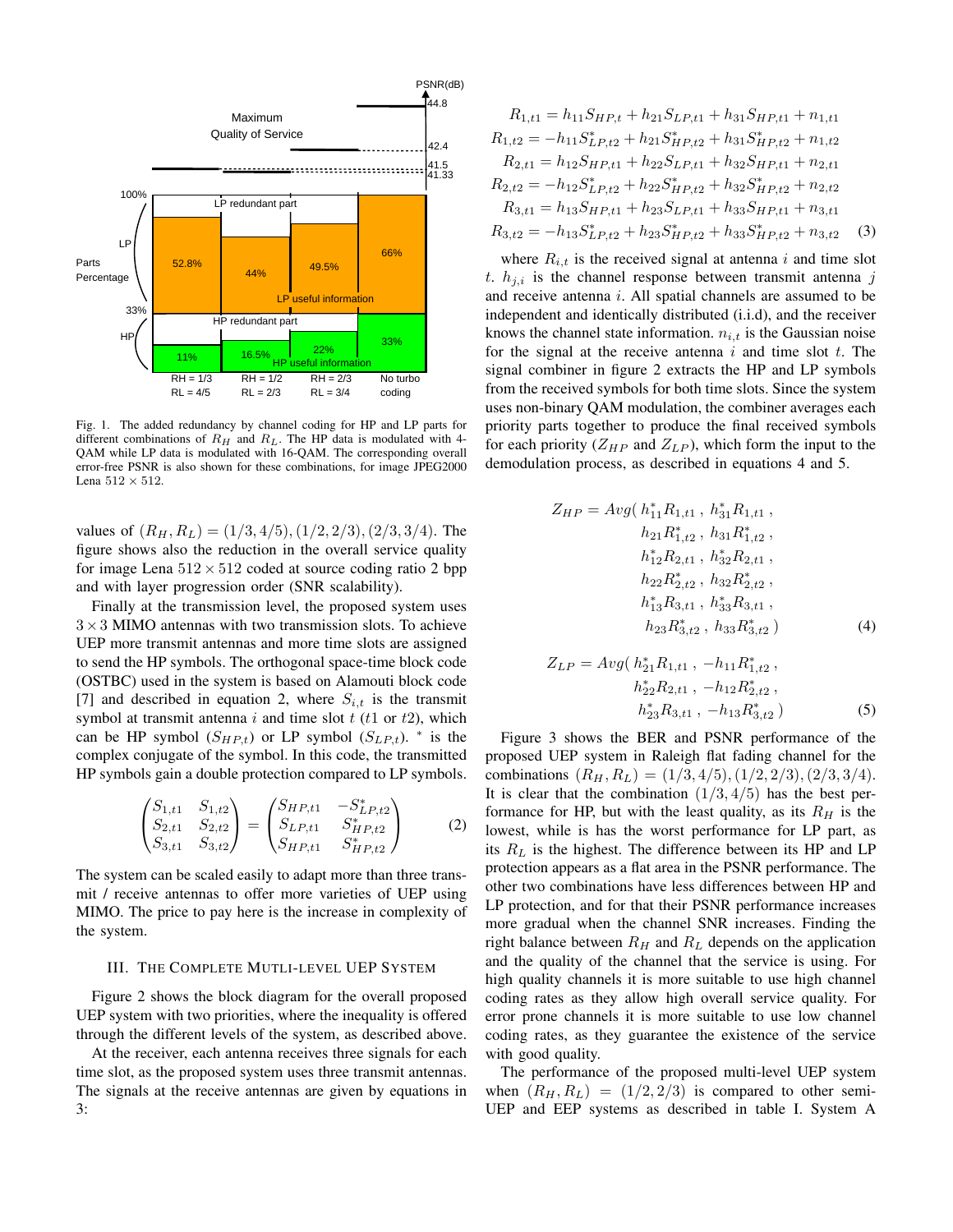

Fig. 2. The proposed Multi-level UEP system offers two priorities on different levels of the transmission system.



Fig. 3. The performance of the proposed multi-level UEP system in Rayleigh flat fading channel (a) BER, (b) PSNR for JPEG2000 image Lena  $512 \times 512$ .

differs from the proposed system only in the MIMO antennas

TABLE I MULTI-LEVEL UEP SYSTEM VS. OTHER SEMI-UEP AND EEP SYSTEMS.

|             | Turbo           | Modulation                      | <b>MIMO</b>                                                                          |
|-------------|-----------------|---------------------------------|--------------------------------------------------------------------------------------|
|             | Coding          | mode                            | System                                                                               |
| Multi-level |                 |                                 | $3 \times 3$ (HP has double                                                          |
| UEP system  |                 | 4-QAM                           | the protection of LP),                                                               |
|             | $R_H = 1/2$ ,   | (HP)                            | as in equation 2                                                                     |
| System A    | $R_L = 2/3$     | 16-OAM                          | $S_{HP,t1}$ $-S_{LP,t2}^*$<br>$S_{LP,t1}$ $S_{HP,t2}^*$<br>$S_{HP,t1}$ $S_{LP,t2}^*$ |
| (semi-UEP)  |                 | (LP)                            |                                                                                      |
| System B    |                 |                                 | $-S_{t2}^*$<br>$S_{t1}$                                                              |
| (semi-UEP)  |                 | 64-OAM                          | $S_{t1}$ $S_{t2}^*$                                                                  |
| System C    | $R_{avg} = 3/5$ | $(2 \text{ bits } / \text{HP})$ | $S_{t1}$ $S_{t2}^*$                                                                  |
| (EEP)       | (HP & LP)       | 4 bits /LP)                     |                                                                                      |

where it uses equal resource distribution between HP and LP symbols. System B uses 64-QAM for modulation where each symbol carries 2 bits of HP and 4 bits of LP. The symbols then transmitted using  $3 \times 3$  MIMO with spatial diversity to improve the reliability of the decision. System C differs only from system B in channel coding where the HP and LP bit streams are coded with the same coding rate  $(R_{avg} = 3/5)$ , which is the average of coding rates 1/2 and 2/3 (according to equation 1). This makes system C a fully EEP one.

Figure 4 shows the PSNR performance in Rayleigh flat fading channel for the proposed multi-level UEP system together with the performance of the systems in table I. It is clear that the proposed system outperforms the others at low channel SNR values. After channel SNR=8dB, only system A shows slightly better performance over the proposed system when moving toward the final value of PSNR quality. This is because the LP symbols of system A have the same protection of HP symbols in the space-time code of MIMO antennas.